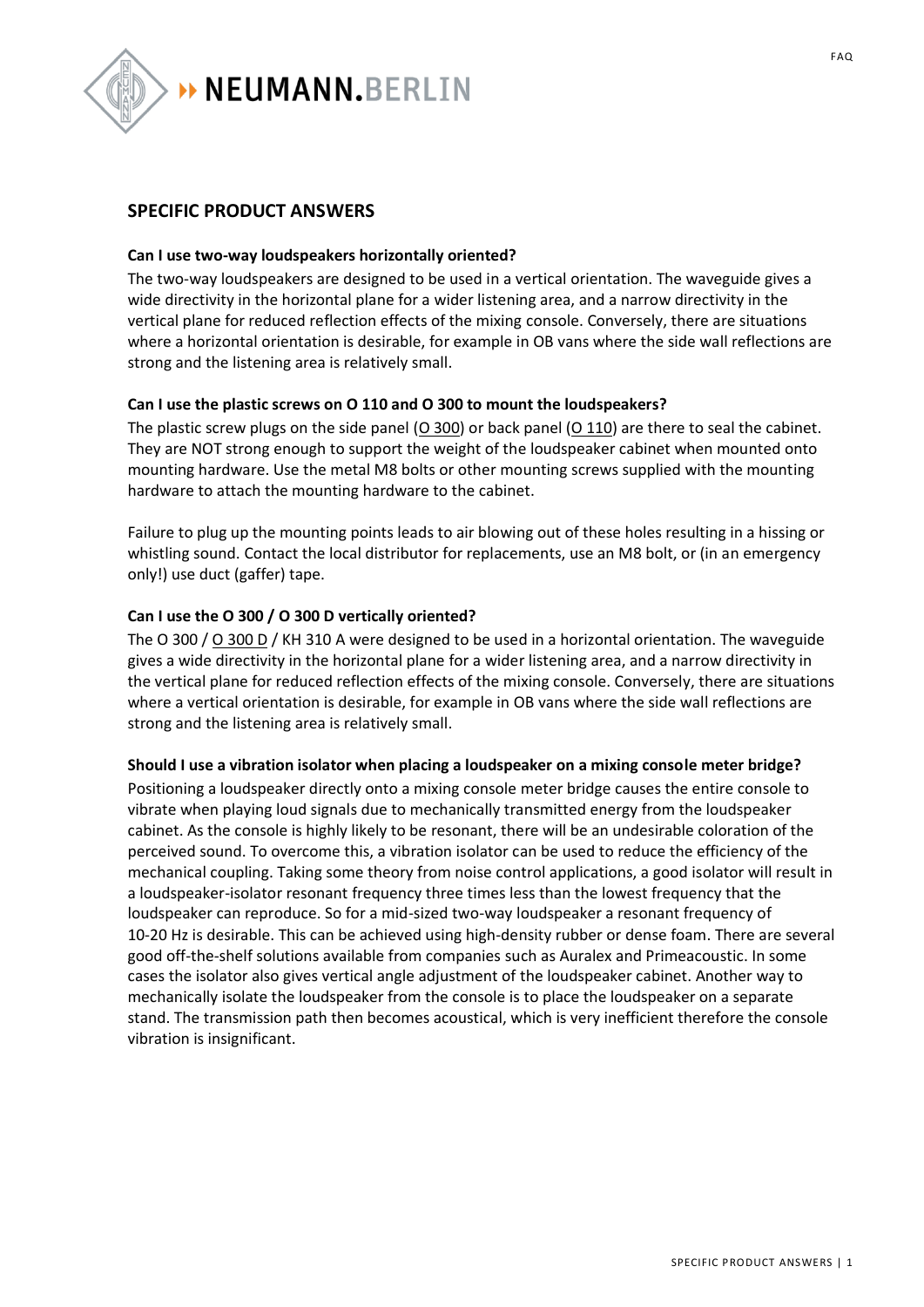

#### **I can hear a hissing/whistling sound?**

The plastic plugs screwed into the side panel  $(0\ 300)$  or back panel  $(0\ 110)$  threaded inserts must be inserted and fully tightened. On the  $MM$  201,  $M$  50,  $M$  51, and  $M$  52 the plastic plugs for the side mounting holes on the sides must be fully inserted. Failure to plug up these mounting points leads to air blowing out of the hole resulting in a hissing or whistling sound. Contact the local distributor for replacements, use an M8 bolt, or (in an emergency only!) use duct (gaffer) tape.

### **What is the difference between the O 500 C and the O 410?**

The main differences between the  $0.410$  and the  $0.500$  C are:

- The [O 500 C](http://www.neumann-kh-line.com/neumann-kh/home_en.nsf/root/prof-monitoring_discontinued-monitors_studio-products_O500C) can play louder than the [O 410.](http://www.neumann-kh-line.com/neumann-kh/home_en.nsf/root/prof-monitoring_discontinued-monitors_studio-products_O410_20141219101938)
- The [O 500 C](http://www.neumann-kh-line.com/neumann-kh/home_en.nsf/root/prof-monitoring_discontinued-monitors_studio-products_O500C) has a lower low-frequency cut-off than the [O 410.](http://www.neumann-kh-line.com/neumann-kh/home_en.nsf/root/prof-monitoring_discontinued-monitors_studio-products_O410_20141219101938)
- The [O 500 C](http://www.neumann-kh-line.com/neumann-kh/home_en.nsf/root/prof-monitoring_discontinued-monitors) has more extensive acoustical controls than the [O 410.](http://www.neumann-kh-line.com/neumann-kh/home_en.nsf/root/prof-monitoring_discontinued-monitors_studio-products_O410_20141219101938)
- The [O 410](http://www.neumann-kh-line.com/neumann-kh/home_en.nsf/root/prof-monitoring_discontinued-monitors_studio-products_O410_20141219101938) has an analog controller, whereas the [O 500 C](http://www.neumann-kh-line.com/neumann-kh/home_en.nsf/root/prof-monitoring_discontinued-monitors_studio-products_O500C) has a DSP controller that includes linearphase filters.
- As a result of customer feedback, the [O 410](http://www.neumann-kh-line.com/neumann-kh/home_en.nsf/root/prof-monitoring_discontinued-monitors_studio-products_O410_20141219101938) has a slightly wider dispersion, so it is less analytical sounding than the [O 500 C.](http://www.neumann-kh-line.com/neumann-kh/home_en.nsf/root/prof-monitoring_discontinued-monitors_studio-products_O500C) This has been achieved without compromising the overall sound quality of the [O 410.](http://www.neumann-kh-line.com/neumann-kh/home_en.nsf/root/prof-monitoring_discontinued-monitors_studio-products_O410_20141219101938)
- The [O 410](http://www.neumann-kh-line.com/neumann-kh/home_en.nsf/root/prof-monitoring_discontinued-monitors_studio-products_O410_20141219101938) is smaller and lighter than the [O 500 C.](http://www.neumann-kh-line.com/neumann-kh/home_en.nsf/root/prof-monitoring_discontinued-monitors_studio-products_O500C)
- The [O 410](http://www.neumann-kh-line.com/neumann-kh/home_en.nsf/root/prof-monitoring_discontinued-monitors_studio-products_O410_20141219101938) is significantly cheaper than the [O 500 C.](http://www.neumann-kh-line.com/neumann-kh/home_en.nsf/root/prof-monitoring_discontinued-monitors_studio-products_O500C)
- On the [O 500 C,](http://www.neumann-kh-line.com/neumann-kh/home_en.nsf/root/prof-monitoring_discontinued-monitors_studio-products_O500C) analogue and digital sources can be simultaneously connected and switched between using an IR remote. The [O 410](http://www.neumann-kh-line.com/neumann-kh/home_en.nsf/root/prof-monitoring_discontinued-monitors_studio-products_O410_20141219101938) does not have remote switching and a [DIM 1](http://en-de.neumann.com/dim-1) is required for digital signal interfacing.

For a particular application, one has to weigh the advantages and disadvantages of each product to find the most appropriate solution.

#### **The O 500 C is a 10-year-old design, is it out of date?**

The [O 500 C](http://www.neumann-kh-line.com/neumann-kh/home_en.nsf/root/prof-monitoring_discontinued-monitors_studio-products_O500C) is still a product in the range. It is unique in the range in that it has a DSP controller. This DSP controller offers features still not seen in other newer products on the market. For example, FIR filtering and linear-phase modes is either not available on competing DSP products or not possible in analog products. A further example is the stacked input stage which offers 130 dB of dynamic range. This is still more than any single chip solution available now, over a decade later. Additionally the amplification, drivers and waveguide are still state of the art relative to other products in the market. This is all possible because when the products are designed, the solution is always the best it can be at the time and so is often years ahead of competing products.